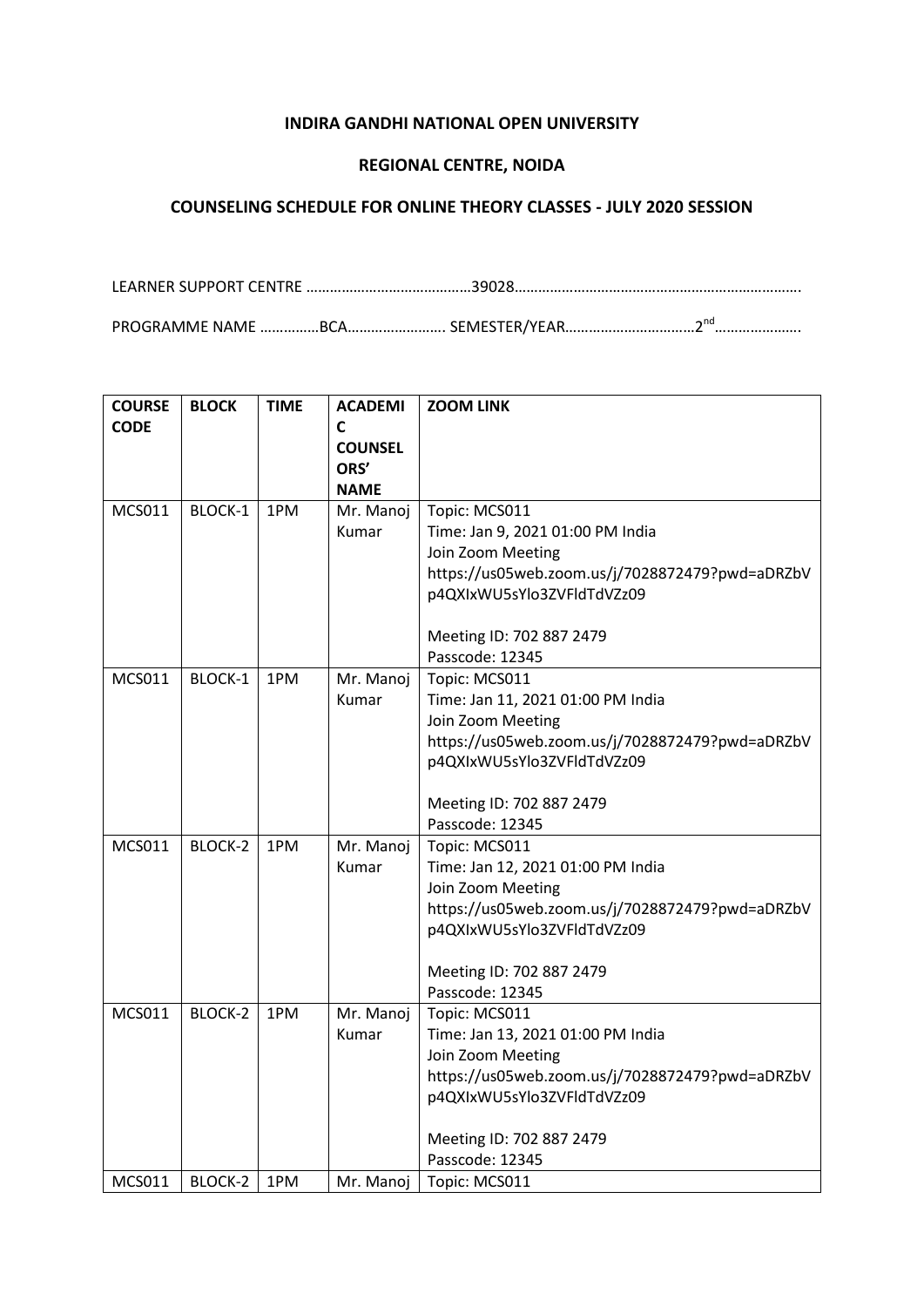|               |         |     | Kumar     | Time: Jan 14, 2021 01:00 PM India               |
|---------------|---------|-----|-----------|-------------------------------------------------|
|               |         |     |           | Join Zoom Meeting                               |
|               |         |     |           | https://us05web.zoom.us/j/7028872479?pwd=aDRZbV |
|               |         |     |           | p4QXIxWU5sYlo3ZVFldTdVZz09                      |
|               |         |     |           |                                                 |
|               |         |     |           | Meeting ID: 702 887 2479                        |
|               |         |     |           | Passcode: 12345                                 |
| <b>MCS011</b> | BLOCK-2 | 1PM | Mr. Manoj | Topic: MCS011                                   |
|               |         |     | Kumar     | Time: Jan 15, 2021 01:00 PM India               |
|               |         |     |           | Join Zoom Meeting                               |
|               |         |     |           | https://us05web.zoom.us/j/7028872479?pwd=aDRZbV |
|               |         |     |           | p4QXIxWU5sYlo3ZVFldTdVZz09                      |
|               |         |     |           |                                                 |
|               |         |     |           | Meeting ID: 702 887 2479                        |
|               |         |     |           | Passcode: 12345                                 |
| <b>MCS011</b> | BLOCK-3 | 1PM | Mr. Manoj | Topic: MCS011                                   |
|               |         |     | Kumar     | Time: Jan 16, 2021 01:00 PM India               |
|               |         |     |           | Join Zoom Meeting                               |
|               |         |     |           | https://us05web.zoom.us/j/7028872479?pwd=aDRZbV |
|               |         |     |           | p4QXIxWU5sYlo3ZVFldTdVZz09                      |
|               |         |     |           |                                                 |
|               |         |     |           | Meeting ID: 702 887 2479                        |
|               |         |     |           | Passcode: 12345                                 |
| <b>MCS011</b> | BLOCK-3 | 1PM | Mr. Manoj | Topic: MCS011                                   |
|               |         |     | Kumar     | Time: Jan 18, 2021 01:00 PM India               |
|               |         |     |           | Join Zoom Meeting                               |
|               |         |     |           | https://us05web.zoom.us/j/7028872479?pwd=aDRZbV |
|               |         |     |           | p4QXIxWU5sYlo3ZVFldTdVZz09                      |
|               |         |     |           |                                                 |
|               |         |     |           | Meeting ID: 702 887 2479                        |
|               |         |     |           | Passcode: 12345                                 |
| <b>MCS011</b> | BLOCK-3 | 1PM | Mr. Manoj | Topic: MCS011                                   |
|               |         |     | Kumar     | Time: Jan 19, 2021 01:00 PM India               |
|               |         |     |           | Join Zoom Meeting                               |
|               |         |     |           | https://us05web.zoom.us/j/7028872479?pwd=aDRZbV |
|               |         |     |           | p4QXIxWU5sYlo3ZVFldTdVZz09                      |
|               |         |     |           |                                                 |
|               |         |     |           | Meeting ID: 702 887 2479                        |
|               |         |     |           | Passcode: 12345                                 |
| <b>MCS011</b> | BLOCK-3 | 1PM | Mr. Manoj | Topic: MCS011                                   |
|               |         |     | Kumar     | Time: Jan 20, 2021 01:00 PM India               |
|               |         |     |           | Join Zoom Meeting                               |
|               |         |     |           | https://us05web.zoom.us/j/7028872479?pwd=aDRZbV |
|               |         |     |           | p4QXIxWU5sYlo3ZVFldTdVZz09                      |
|               |         |     |           |                                                 |
|               |         |     |           | Meeting ID: 702 887 2479<br>Passcode: 12345     |
| <b>MCS012</b> | BLOCK-1 | 3PM | Mr.       | Topic: MCS012                                   |
|               |         |     | Saurabh   | Time: Jan 9, 2021 03:00 PM India                |
|               |         |     | Vashistha | Join Zoom Meeting                               |
|               |         |     |           | https://us05web.zoom.us/j/7028872479?pwd=aDRZbV |
|               |         |     |           |                                                 |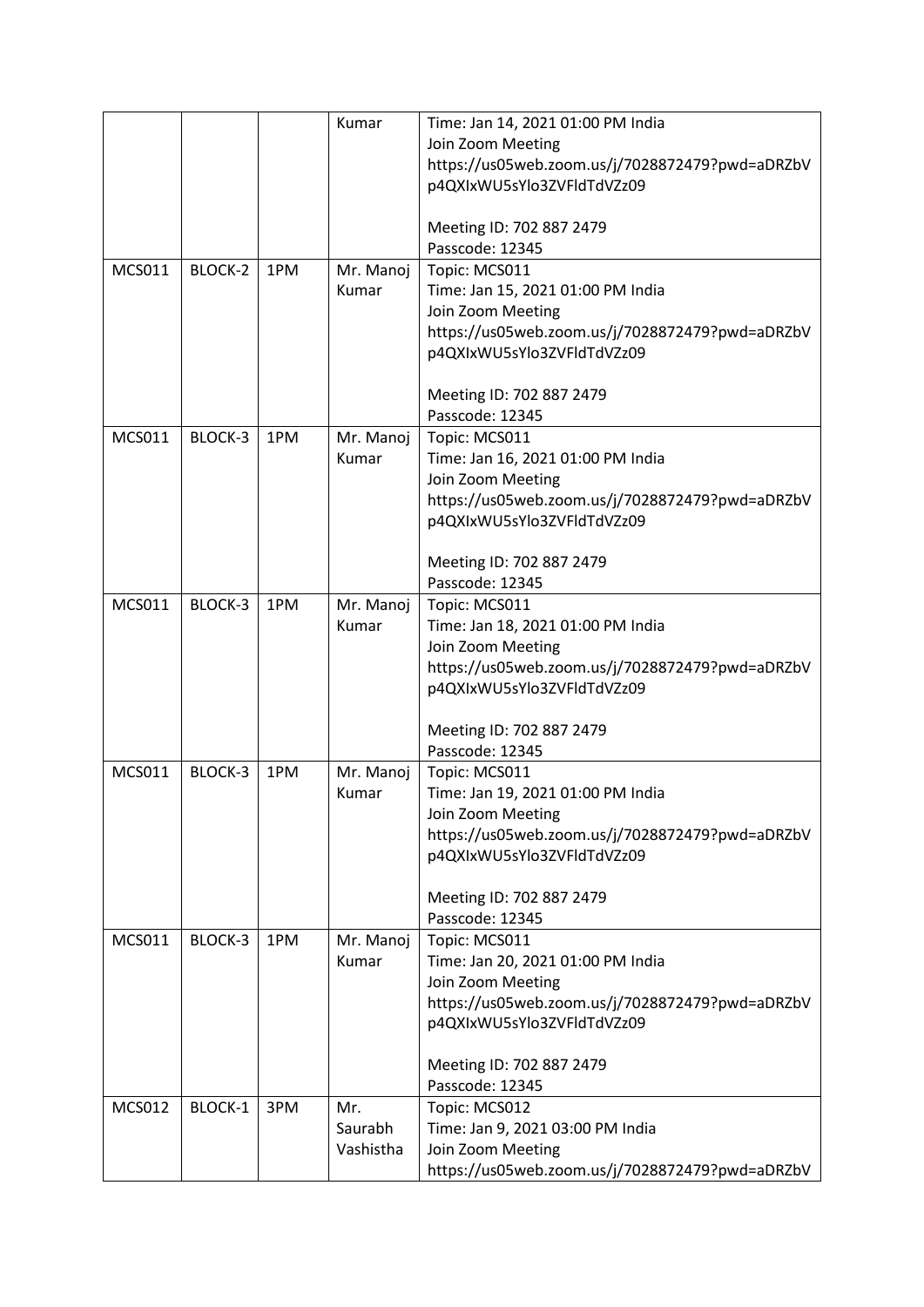|               |         |     |           | p4QXIxWU5sYlo3ZVFldTdVZz09                      |
|---------------|---------|-----|-----------|-------------------------------------------------|
|               |         |     |           |                                                 |
|               |         |     |           | Meeting ID: 702 887 2479                        |
|               |         |     |           | Passcode: 12345                                 |
| <b>MCS012</b> | BLOCK-1 | 3PM | Mr.       | Topic: MCS012                                   |
|               |         |     | Saurabh   | Time: Jan 11, 2021 03:00 PM India               |
|               |         |     | Vashistha | Join Zoom Meeting                               |
|               |         |     |           | https://us05web.zoom.us/j/7028872479?pwd=aDRZbV |
|               |         |     |           | p4QXIxWU5sYlo3ZVFldTdVZz09                      |
|               |         |     |           |                                                 |
|               |         |     |           | Meeting ID: 702 887 2479                        |
|               |         |     |           | Passcode: 12345                                 |
| <b>MCS012</b> | BLOCK-1 | 3PM | Mr.       | Topic: MCS012                                   |
|               |         |     | Saurabh   | Time: Jan 12, 2021 03:00 PM India               |
|               |         |     | Vashistha | Join Zoom Meeting                               |
|               |         |     |           | https://us05web.zoom.us/j/7028872479?pwd=aDRZbV |
|               |         |     |           | p4QXIxWU5sYlo3ZVFldTdVZz09                      |
|               |         |     |           |                                                 |
|               |         |     |           | Meeting ID: 702 887 2479<br>Passcode: 12345     |
| <b>MCS012</b> | BLOCK-1 | 3PM | Mr.       | Topic: MCS012                                   |
|               |         |     | Saurabh   | Time: Jan 13, 2021 03:00 PM India               |
|               |         |     | Vashistha | Join Zoom Meeting                               |
|               |         |     |           | https://us05web.zoom.us/j/7028872479?pwd=aDRZbV |
|               |         |     |           | p4QXIxWU5sYlo3ZVFldTdVZz09                      |
|               |         |     |           |                                                 |
|               |         |     |           | Meeting ID: 702 887 2479                        |
|               |         |     |           | Passcode: 12345                                 |
| <b>MCS012</b> | BLOCK-2 | 3PM | Mr.       | Topic: MCS012                                   |
|               |         |     | Saurabh   | Time: Jan 14, 2021 03:00 PM India               |
|               |         |     | Vashistha | Join Zoom Meeting                               |
|               |         |     |           | https://us05web.zoom.us/j/7028872479?pwd=aDRZbV |
|               |         |     |           | p4QXIxWU5sYlo3ZVFldTdVZz09                      |
|               |         |     |           |                                                 |
|               |         |     |           | Meeting ID: 702 887 2479                        |
|               |         |     |           | Passcode: 12345                                 |
| <b>MCS012</b> | BLOCK-2 | 3PM | Mr.       | Topic: MCS012                                   |
|               |         |     | Saurabh   | Time: Jan 15, 2021 03:00 PM India               |
|               |         |     | Vashistha | Join Zoom Meeting                               |
|               |         |     |           | https://us05web.zoom.us/j/7028872479?pwd=aDRZbV |
|               |         |     |           | p4QXIxWU5sYlo3ZVFldTdVZz09                      |
|               |         |     |           |                                                 |
|               |         |     |           | Meeting ID: 702 887 2479                        |
|               |         |     |           | Passcode: 12345                                 |
| <b>MCS012</b> | BLOCK-2 | 3PM | Mr.       | Topic: MCS012                                   |
|               |         |     | Saurabh   | Time: Jan 16, 2021 03:00 PM India               |
|               |         |     | Vashistha | Join Zoom Meeting                               |
|               |         |     |           | https://us05web.zoom.us/j/7028872479?pwd=aDRZbV |
|               |         |     |           | p4QXIxWU5sYlo3ZVFldTdVZz09                      |
|               |         |     |           |                                                 |
|               |         |     |           | Meeting ID: 702 887 2479                        |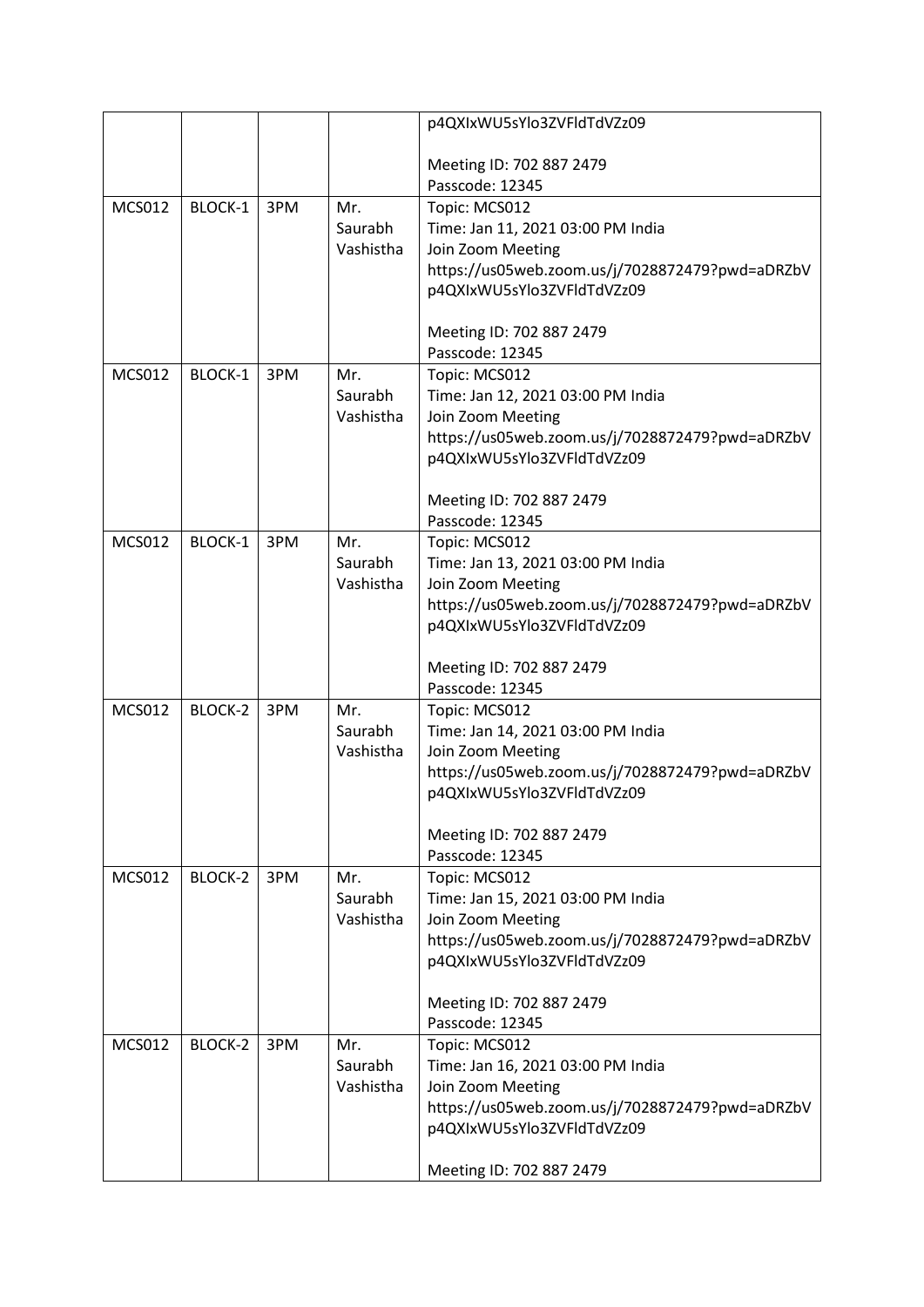|               |         |     |           | Passcode: 12345                                 |
|---------------|---------|-----|-----------|-------------------------------------------------|
| <b>MCS012</b> | BLOCK-2 | 3PM | Mr.       | Topic: MCS012                                   |
|               |         |     | Saurabh   | Time: Jan 18, 2021 03:00 PM India               |
|               |         |     | Vashistha | Join Zoom Meeting                               |
|               |         |     |           | https://us05web.zoom.us/j/7028872479?pwd=aDRZbV |
|               |         |     |           | p4QXIxWU5sYlo3ZVFldTdVZz09                      |
|               |         |     |           |                                                 |
|               |         |     |           | Meeting ID: 702 887 2479                        |
|               |         |     |           | Passcode: 12345                                 |
| <b>MCS012</b> | BLOCK-3 | 3PM | Mr.       | Topic: MCS012                                   |
|               |         |     | Saurabh   | Time: Jan 19, 2021 03:00 PM India               |
|               |         |     | Vashistha | Join Zoom Meeting                               |
|               |         |     |           | https://us05web.zoom.us/j/7028872479?pwd=aDRZbV |
|               |         |     |           | p4QXIxWU5sYlo3ZVFldTdVZz09                      |
|               |         |     |           |                                                 |
|               |         |     |           | Meeting ID: 702 887 2479                        |
|               |         |     |           | Passcode: 12345                                 |
| <b>MCS012</b> | BLOCK-3 | 3PM | Mr.       | Topic: MCS012                                   |
|               |         |     | Saurabh   | Time: Jan 20, 2021 03:00 PM India               |
|               |         |     | Vashistha | Join Zoom Meeting                               |
|               |         |     |           | https://us05web.zoom.us/j/7028872479?pwd=aDRZbV |
|               |         |     |           | p4QXIxWU5sYlo3ZVFldTdVZz09                      |
|               |         |     |           | Meeting ID: 702 887 2479                        |
|               |         |     |           | Passcode: 12345                                 |
| <b>MCS012</b> | BLOCK-3 | 3PM | Mr.       | Topic: MCS012                                   |
|               |         |     | Saurabh   | Time: Jan 21, 2021 03:00 PM India               |
|               |         |     | Vashistha | Join Zoom Meeting                               |
|               |         |     |           | https://us05web.zoom.us/j/7028872479?pwd=aDRZbV |
|               |         |     |           | p4QXIxWU5sYlo3ZVFldTdVZz09                      |
|               |         |     |           |                                                 |
|               |         |     |           | Meeting ID: 702 887 2479                        |
|               |         |     |           | Passcode: 12345                                 |
| <b>MCS012</b> | BLOCK-3 | 3PM | Mr.       | Topic: MCS012                                   |
|               |         |     | Saurabh   | Time: Jan 22, 2021 03:00 PM India               |
|               |         |     | Vashistha | Join Zoom Meeting                               |
|               |         |     |           | https://us05web.zoom.us/j/7028872479?pwd=aDRZbV |
|               |         |     |           | p4QXIxWU5sYlo3ZVFldTdVZz09                      |
|               |         |     |           |                                                 |
|               |         |     |           | Meeting ID: 702 887 2479                        |
|               |         |     |           | Passcode: 12345                                 |
| <b>MCS012</b> | BLOCK-4 | 3PM | Mr.       | Topic: MCS012                                   |
|               |         |     | Saurabh   | Time: Jan 23, 2021 03:00 PM India               |
|               |         |     | Vashistha | Join Zoom Meeting                               |
|               |         |     |           | https://us05web.zoom.us/j/7028872479?pwd=aDRZbV |
|               |         |     |           | p4QXIxWU5sYlo3ZVFldTdVZz09                      |
|               |         |     |           | Meeting ID: 702 887 2479                        |
|               |         |     |           | Passcode: 12345                                 |
| <b>MCS012</b> | BLOCK-4 | 3PM | Mr.       | Topic: MCS012                                   |
|               |         |     | Saurabh   | Time: Jan 25, 2021 03:00 PM India               |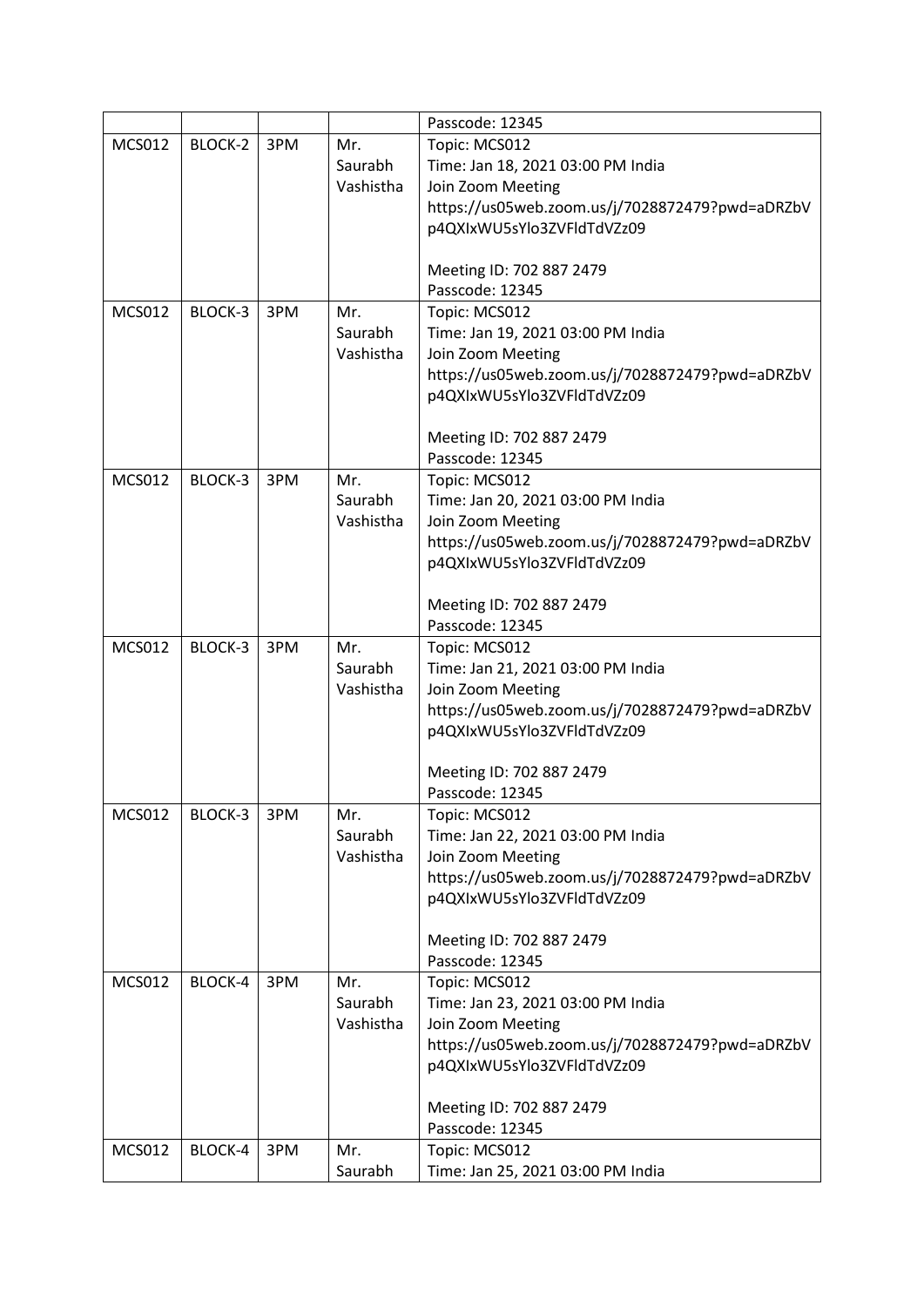|               |         |       | Vashistha  | Join Zoom Meeting                               |
|---------------|---------|-------|------------|-------------------------------------------------|
|               |         |       |            | https://us05web.zoom.us/j/7028872479?pwd=aDRZbV |
|               |         |       |            | p4QXIxWU5sYlo3ZVFldTdVZz09                      |
|               |         |       |            |                                                 |
|               |         |       |            | Meeting ID: 702 887 2479                        |
|               |         |       |            |                                                 |
|               |         |       |            | Passcode: 12345                                 |
| <b>MCS012</b> | BLOCK-4 | 3PM   | Mr.        | Topic: MCS012                                   |
|               |         |       | Saurabh    | Time: Jan 27, 2021 03:00 PM India               |
|               |         |       | Vashistha  | Join Zoom Meeting                               |
|               |         |       |            | https://us05web.zoom.us/j/7028872479?pwd=aDRZbV |
|               |         |       |            | p4QXIxWU5sYlo3ZVFldTdVZz09                      |
|               |         |       |            |                                                 |
|               |         |       |            | Meeting ID: 702 887 2479                        |
|               |         |       |            | Passcode: 12345                                 |
| <b>MCS012</b> | BLOCK-4 | 3PM   | Mr.        | Topic: MCS012                                   |
|               |         |       | Saurabh    | Time: Jan 28, 2021 03:00 PM India               |
|               |         |       | Vashistha  | Join Zoom Meeting                               |
|               |         |       |            |                                                 |
|               |         |       |            | https://us05web.zoom.us/j/7028872479?pwd=aDRZbV |
|               |         |       |            | p4QXIxWU5sYlo3ZVFldTdVZz09                      |
|               |         |       |            |                                                 |
|               |         |       |            | Meeting ID: 702 887 2479                        |
|               |         |       |            | Passcode: 12345                                 |
| <b>MCS013</b> | BLOCK-1 | 4:30P | Mr. Sushil | Topic: MCS013                                   |
|               |         | M     | Singh      | Time: Dec 29, 2020 04:30 PM India               |
|               |         |       |            | Join Zoom Meeting                               |
|               |         |       |            | https://us05web.zoom.us/j/7028872479?pwd=aDRZbV |
|               |         |       |            | p4QXIxWU5sYlo3ZVFldTdVZz09                      |
|               |         |       |            | Meeting ID: 702 887 2479                        |
|               |         |       |            | Passcode: 12345                                 |
| <b>MCS013</b> | BLOCK-1 | 4:30P | Mr. Sushil | Topic: MCS013                                   |
|               |         | М     | Singh      | Time: Jan 2, 2021 04:30 PM India                |
|               |         |       |            |                                                 |
|               |         |       |            | Join Zoom Meeting                               |
|               |         |       |            | https://us05web.zoom.us/j/7028872479?pwd=aDRZbV |
|               |         |       |            | p4QXIxWU5sYlo3ZVFldTdVZz09                      |
|               |         |       |            |                                                 |
|               |         |       |            | Meeting ID: 702 887 2479                        |
|               |         |       |            | Passcode: 12345                                 |
| <b>MCS013</b> | BLOCK-1 | 4:30P | Mr. Sushil | Topic: MCS013                                   |
|               |         | M     | Singh      | Time: Jan 5, 2021 04:30 PM India                |
|               |         |       |            | Join Zoom Meeting                               |
|               |         |       |            | https://us05web.zoom.us/j/7028872479?pwd=aDRZbV |
|               |         |       |            | p4QXIxWU5sYlo3ZVFldTdVZz09                      |
|               |         |       |            |                                                 |
|               |         |       |            | Meeting ID: 702 887 2479                        |
|               |         |       |            | Passcode: 12345                                 |
| <b>MCS013</b> | BLOCK-2 | 4:30P | Mr. Sushil | Topic: MCS013                                   |
|               |         |       |            |                                                 |
|               |         | M     | Singh      | Time: Jan 12, 2021 04:30 PM India               |
|               |         |       |            | Join Zoom Meeting                               |
|               |         |       |            | https://us05web.zoom.us/j/7028872479?pwd=aDRZbV |
|               |         |       |            | p4QXIxWU5sYlo3ZVFldTdVZz09                      |
|               |         |       |            |                                                 |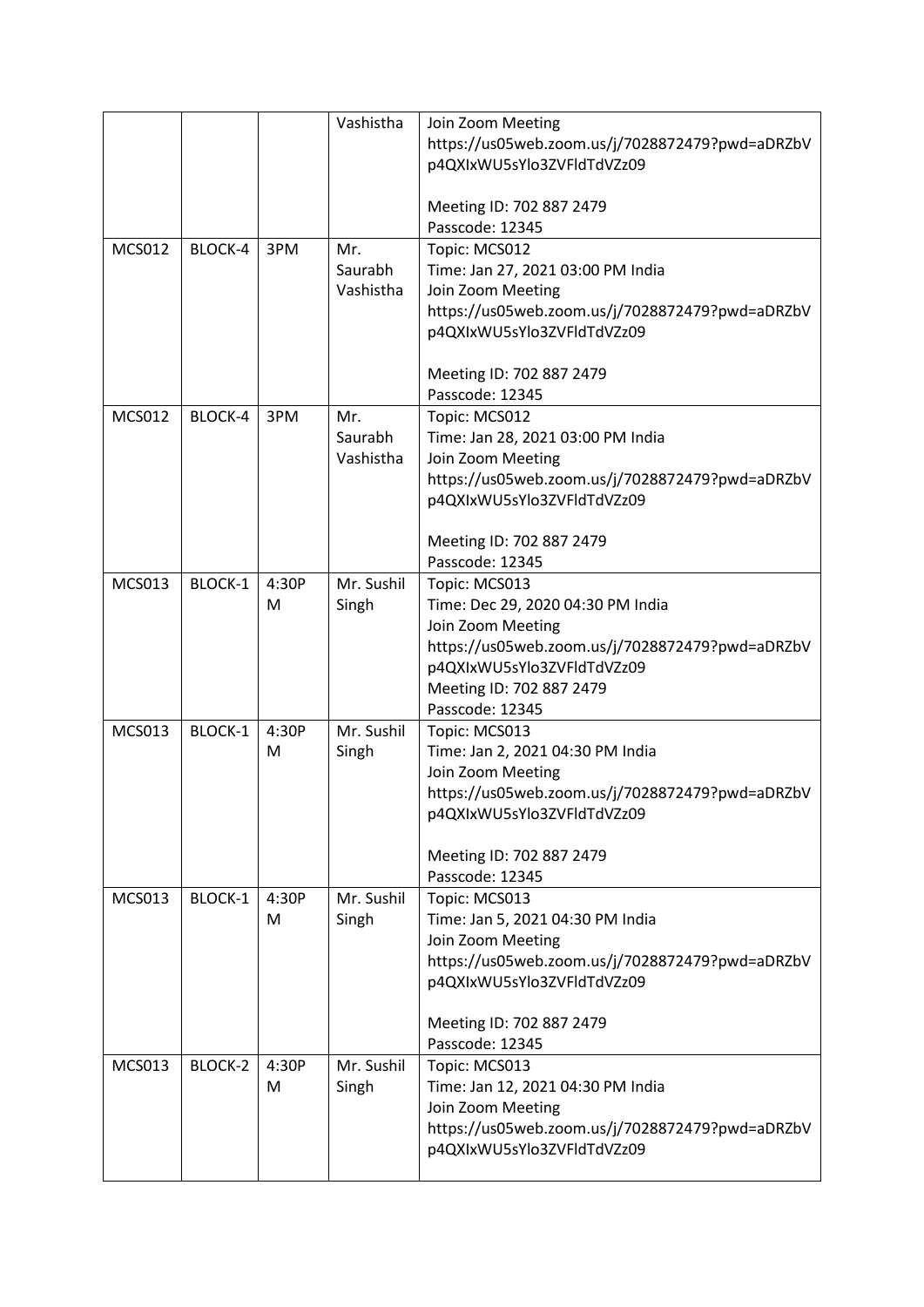|               |         |       |                 | Meeting ID: 702 887 2479                        |
|---------------|---------|-------|-----------------|-------------------------------------------------|
|               |         |       |                 | Passcode: 12345                                 |
| <b>MCS013</b> | BLOCK-2 | 4:30P | Mr. Sushil      | Topic: MCS013                                   |
|               |         | M     | Singh           | Time: Jan 15, 2021 04:30 PM India               |
|               |         |       |                 | Join Zoom Meeting                               |
|               |         |       |                 | https://us05web.zoom.us/j/7028872479?pwd=aDRZbV |
|               |         |       |                 | p4QXIxWU5sYlo3ZVFldTdVZz09                      |
|               |         |       |                 |                                                 |
|               |         |       |                 | Meeting ID: 702 887 2479                        |
|               |         |       |                 | Passcode: 12345                                 |
| <b>MCS013</b> | BLOCK-2 | 4:30P | Mr. Sushil      | Topic: MCS013                                   |
|               |         | M     | Singh           | Time: Jan 17, 2021 04:30 PM India               |
|               |         |       |                 | Join Zoom Meeting                               |
|               |         |       |                 | https://us05web.zoom.us/j/7028872479?pwd=aDRZbV |
|               |         |       |                 | p4QXIxWU5sYlo3ZVFldTdVZz09                      |
|               |         |       |                 |                                                 |
|               |         |       |                 | Meeting ID: 702 887 2479                        |
|               |         |       |                 | Passcode: 12345                                 |
| <b>MCS015</b> | BLOCK-1 | 3PM   | <b>MOHD</b>     | Topic: MCS015                                   |
|               |         |       | <b>NAZZAR</b>   | Time: Jan 2, 2021 03:00 PM India                |
|               |         |       |                 | Join Zoom Meeting                               |
|               |         |       |                 | https://us05web.zoom.us/j/7028872479?pwd=aDRZbV |
|               |         |       |                 | p4QXIxWU5sYlo3ZVFldTdVZz09                      |
|               |         |       |                 |                                                 |
|               |         |       |                 | Meeting ID: 702 887 2479                        |
|               |         |       |                 | Passcode: 12345                                 |
| <b>MCS015</b> | BLOCK-2 | 3PM   | <b>MOHD</b>     | Topic: MCS015                                   |
|               |         |       | <b>NAZZAR</b>   | Time: Jan 3, 2021 03:00 PM India                |
|               |         |       |                 | Join Zoom Meeting                               |
|               |         |       |                 | https://us05web.zoom.us/j/7028872479?pwd=aDRZbV |
|               |         |       |                 | p4QXIxWU5sYlo3ZVFldTdVZz09                      |
|               |         |       |                 |                                                 |
|               |         |       |                 | Meeting ID: 702 887 2479                        |
|               |         |       |                 | Passcode: 12345                                 |
| <b>MCS015</b> | BLOCK-3 | 3PM   | <b>MOHD</b>     | Topic: MCS015                                   |
|               |         |       | <b>NAZZAR</b>   | Time: Jan 4, 2021 03:00 PM India                |
|               |         |       |                 | Join Zoom Meeting                               |
|               |         |       |                 | https://us05web.zoom.us/j/7028872479?pwd=aDRZbV |
|               |         |       |                 | p4QXIxWU5sYlo3ZVFldTdVZz09                      |
|               |         |       |                 |                                                 |
|               |         |       |                 | Meeting ID: 702 887 2479                        |
|               |         |       |                 | Passcode: 12345                                 |
| <b>MCS015</b> | BLOCK-3 | 3PM   | <b>MOHD</b>     | Topic: MCS015                                   |
|               |         |       | <b>NAZZAR</b>   | Time: Jan 5, 2021 03:00 PM India                |
|               |         |       |                 | Join Zoom Meeting                               |
|               |         |       |                 | https://us05web.zoom.us/j/7028872479?pwd=aDRZbV |
|               |         |       |                 | p4QXIxWU5sYlo3ZVFldTdVZz09                      |
|               |         |       |                 | Meeting ID: 702 887 2479                        |
|               |         |       |                 | Passcode: 12345                                 |
| ECO-02        | BLOCK-1 | 10AM  | <b>MR VIJAY</b> | Topic: ECO02                                    |
|               |         |       |                 |                                                 |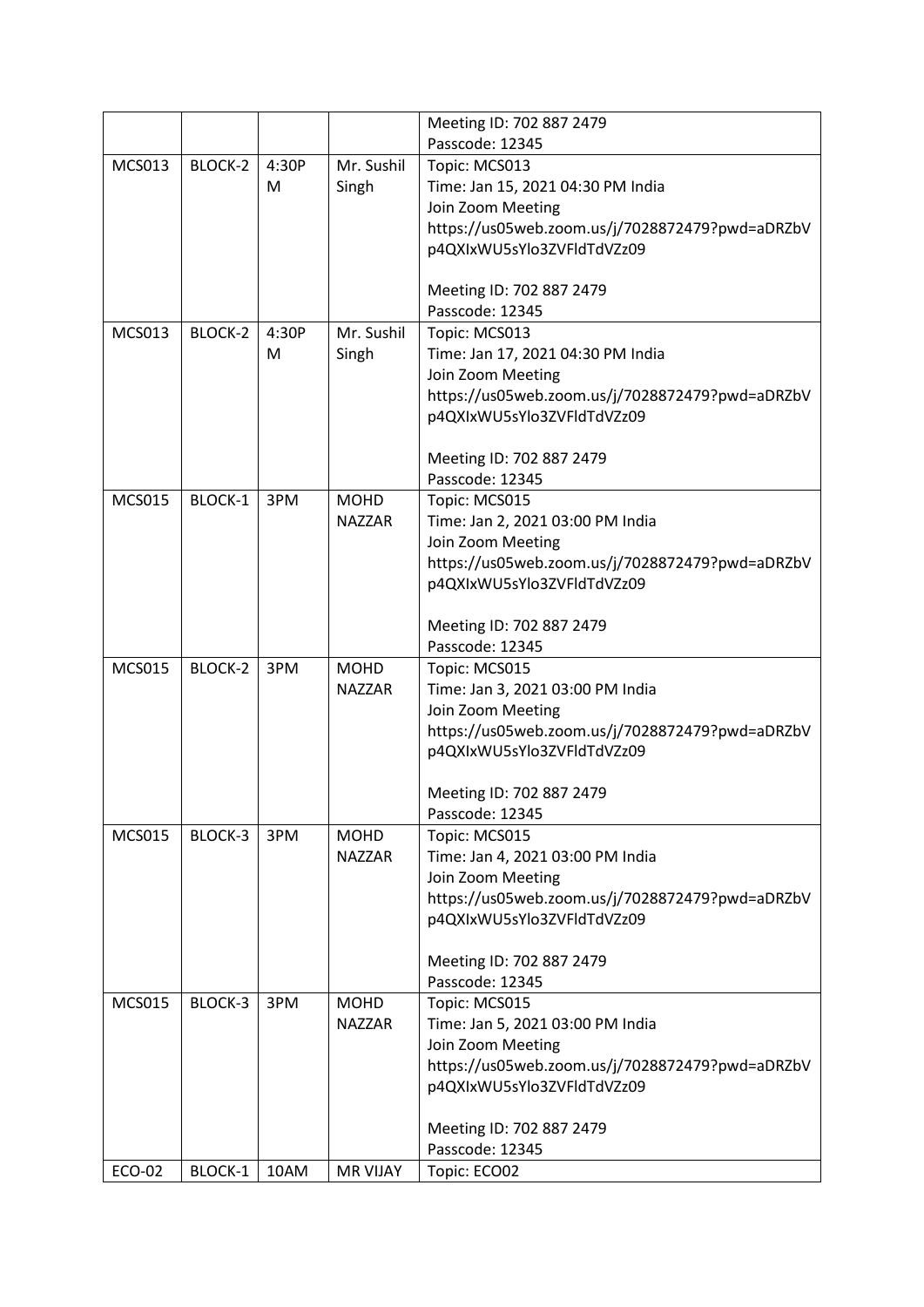|        |         |      | <b>KUMAR</b>    | Time: Dec 28, 202010:00 AM India                     |
|--------|---------|------|-----------------|------------------------------------------------------|
|        |         |      |                 | Join Zoom Meeting                                    |
|        |         |      |                 | https://us05web.zoom.us/j/7028872479?pwd=aDRZbV      |
|        |         |      |                 | p4QXIxWU5sYlo3ZVFldTdVZz09                           |
|        |         |      |                 |                                                      |
|        |         |      |                 | Meeting ID: 702 887 2479                             |
|        |         |      |                 | Passcode: 12345                                      |
| ECO-02 | BLOCK-2 | 10AM | <b>MR VIJAY</b> | Topic: ECO02                                         |
|        |         |      | <b>KUMAR</b>    | Time: Dec 29, 202010:00 AM India                     |
|        |         |      |                 | Join Zoom Meeting                                    |
|        |         |      |                 | https://us05web.zoom.us/j/7028872479?pwd=aDRZbV      |
|        |         |      |                 | p4QXIxWU5sYlo3ZVFldTdVZz09                           |
|        |         |      |                 |                                                      |
|        |         |      |                 | Meeting ID: 702 887 2479                             |
|        |         |      |                 | Passcode: 12345                                      |
| ECO-02 | BLOCK-2 | 10AM | <b>MR VIJAY</b> | Topic: ECO02                                         |
|        |         |      | <b>KUMAR</b>    | Time: Dec 30, 202010:00 AM India                     |
|        |         |      |                 | Join Zoom Meeting                                    |
|        |         |      |                 | https://us05web.zoom.us/j/7028872479?pwd=aDRZbV      |
|        |         |      |                 | p4QXIxWU5sYlo3ZVFldTdVZz09                           |
|        |         |      |                 |                                                      |
|        |         |      |                 | Meeting ID: 702 887 2479                             |
|        |         |      |                 | Passcode: 12345                                      |
| ECO-02 | BLOCK-3 | 10AM | <b>MR VIJAY</b> | Topic: ECO02                                         |
|        |         |      | <b>KUMAR</b>    | Time: Dec 31, 202010:00 AM India                     |
|        |         |      |                 | Join Zoom Meeting                                    |
|        |         |      |                 | https://us05web.zoom.us/j/7028872479?pwd=aDRZbV      |
|        |         |      |                 | p4QXIxWU5sYlo3ZVFldTdVZz09                           |
|        |         |      |                 |                                                      |
|        |         |      |                 | Meeting ID: 702 887 2479                             |
|        |         |      |                 | Passcode: 12345                                      |
| ECO-02 | BLOCK-4 | 10AM | <b>MR VIJAY</b> | Topic: ECO02                                         |
|        |         |      | <b>KUMAR</b>    | Time: Jan 1, 202110:00 AM India<br>Join Zoom Meeting |
|        |         |      |                 | https://us05web.zoom.us/j/7028872479?pwd=aDRZbV      |
|        |         |      |                 | p4QXIxWU5sYlo3ZVFldTdVZz09                           |
|        |         |      |                 |                                                      |
|        |         |      |                 | Meeting ID: 702 887 2479                             |
|        |         |      |                 | Passcode: 12345                                      |
| ECO-02 | BLOCK-4 | 10AM | <b>MR VIJAY</b> | Topic: ECO02                                         |
|        |         |      | <b>KUMAR</b>    | Time: Jan 2, 202110:00 AM India                      |
|        |         |      |                 | Join Zoom Meeting                                    |
|        |         |      |                 | https://us05web.zoom.us/j/7028872479?pwd=aDRZbV      |
|        |         |      |                 | p4QXIxWU5sYlo3ZVFldTdVZz09                           |
|        |         |      |                 |                                                      |
|        |         |      |                 | Meeting ID: 702 887 2479                             |
|        |         |      |                 | Passcode: 12345                                      |
| ECO-02 | BLOCK-5 | 10AM | <b>MR VIJAY</b> | Topic: ECO02                                         |
|        |         |      | <b>KUMAR</b>    | Time: Jan 3, 202110:00 AM India                      |
|        |         |      |                 | Join Zoom Meeting                                    |
|        |         |      |                 | https://us05web.zoom.us/j/7028872479?pwd=aDRZbV      |